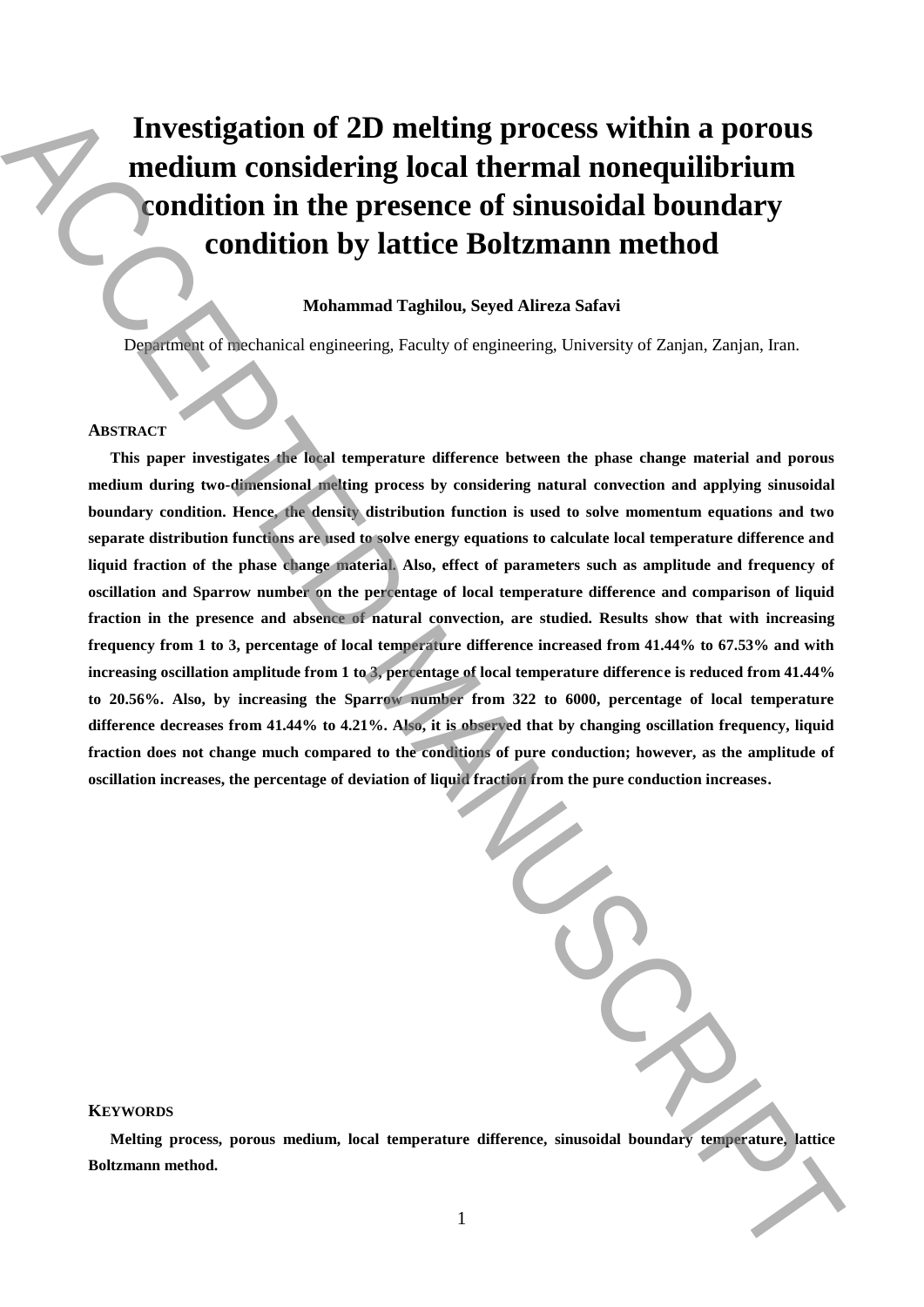### **1. Introduction**

In the present paper, the process of simultaneous melting and solidification within a square porous medium with sinusoidal boundary condition is investigated. The existence of oscillation in the temperature field and also a large difference between the conductivity coefficients of the phase change material and the porous medium, has made it necessary to apply the local thermal nonequilibrium condition [1- 3]. Also, considering the effect of natural convection in the process of phase change and the development of analytical models in the pure conduction conditions, it is one of the objectives of this article to investigate the necessary conditions to ignore the effects of natural convection. Accordingly, the enthalpy method based on the Boltzmann equation has been used to solve the momentum and energy equations. Numerical results show the effect of parameters such as frequency and amplitude of boundary oscillation and Sparrow number on the local temperature difference between the phase change material and the porous medium as well as the difference of liquid fraction in the presence and absence of natural convection. **1** In the place space of a process of a method in equal of the space of die both derivative space of the both derivative space of the both derivative space of the both derivative space of the space of the space of the sp

#### **2. Problem definition**

The geometry of the problem is a square enclosure with dimensions of 150×150, which is completely filled by the porous medium as shown in Figure 1. The boundary condition for the upper and lower wall is insulation and the boundary condition for the left and right wall is considered as a specific temperature with oscillating values according to Eq. (1).



**Figure 1. Schematic of melting problem with sinusoidal boundary condition.**

### **3. Governing equations**

Due to the presence of the local thermal nonequilibrium condition, it is necessary to solve two energy equations, one for the phase change material (liquid phase) and the other for the porous medium (solid phase). Macroscopic equations of energy for phase change material and porous medium are expressed by Eqs. (2) and (3), respectively [4]:

$$
\varepsilon \frac{\partial E n_f}{\partial t} + \nabla \cdot \left[ \left( \rho c_p \right)_{fl} \mathbf{u} T_f \right] = k_{e,f} \nabla^2 T_f + h_v \left( T_s - T_f \right) \tag{1}
$$

$$
(1 - \varepsilon) \frac{\partial E_n}{\partial t} = k_{e,s} \nabla^2 T_s + h_v (T_f - T_s)
$$
 (2)

where  $u$ ,  $T$ ,  $c_p$ , show the velocity field, temperature, and specific heat capacity, respectively. Also, *Enf*, is the total enthalpy for phase change material, *En<sup>s</sup>* expresses the total enthalpy for porous medium, *ε* is the porosity of the medium,  $k_e$  is the effective conductivity and  $h_v$  is the convective coefficient between the porous medium and the liquid phase of the phase change material per unit volume. In Eqs. (2) and (3), the indices of *f*, *s*, and *fl* indicate the phase change material, the porous medium, and the liquid phase of the phase change material.

Mass and momentum conservation equations are written on a macroscopic scale for a porous medium according to Eqs.  $(3)$  and  $(4)$  [4]:

$$
\nabla \mathbf{u} = 0 \tag{3}
$$

$$
\frac{\partial \mathbf{u}}{\partial t} + (\mathbf{u}\nabla)(\frac{\mathbf{u}}{\varepsilon}) = -\frac{1}{\rho_{\text{fl}}} \nabla(\varepsilon p) + \nu \nabla^2 \mathbf{u} + \mathbf{F}
$$
(4)

In Eqs. (3) and (4), *p* and *ν* are pressure and kinematic viscosity, respectively. **F** represents the total volumetric forces created by the porous medium and other external forces.

The nondimensional numbers controlling the fluid flow problem along with the heat transfer and the phase change phenomenon are: Prandtl number Pr, Rayleigh number Ra, Darcy number Da, Stephen number Ste, Nusselt number Nu<sub>d</sub> and the porosity ε which are defined by:

$$
Pr = \frac{U}{\alpha_{fl}}, Ra = \frac{g \beta \Delta T L^3}{\nu \alpha_{fl}}, Da = \frac{K}{L^2}, Ste = \frac{c_{p,f} \Delta T}{L_a}
$$
  
\n
$$
Nu_d = \frac{h_v d_p^2}{k_l}, \varepsilon = \frac{V_{empty}}{V_{total}}, T^* = \frac{T - T_m}{T_m - T_m}, Fo = \frac{\alpha_f t}{L^2}
$$
\n(5)

The dimensionless number that controls the local thermal nonequilibrium condition is the Sparrow number. The Sparrow number and the equivalent thermal conductivity of the porous medium are defined according to Eqs.  $(6)$  and  $(7)$ , respectively  $[1]$ :

$$
Sp = \frac{h_v L^3}{k_e r_h}
$$
  
\n
$$
k_e = \varepsilon k_f + (1 - \varepsilon) k_s
$$
\n(6)

(1)